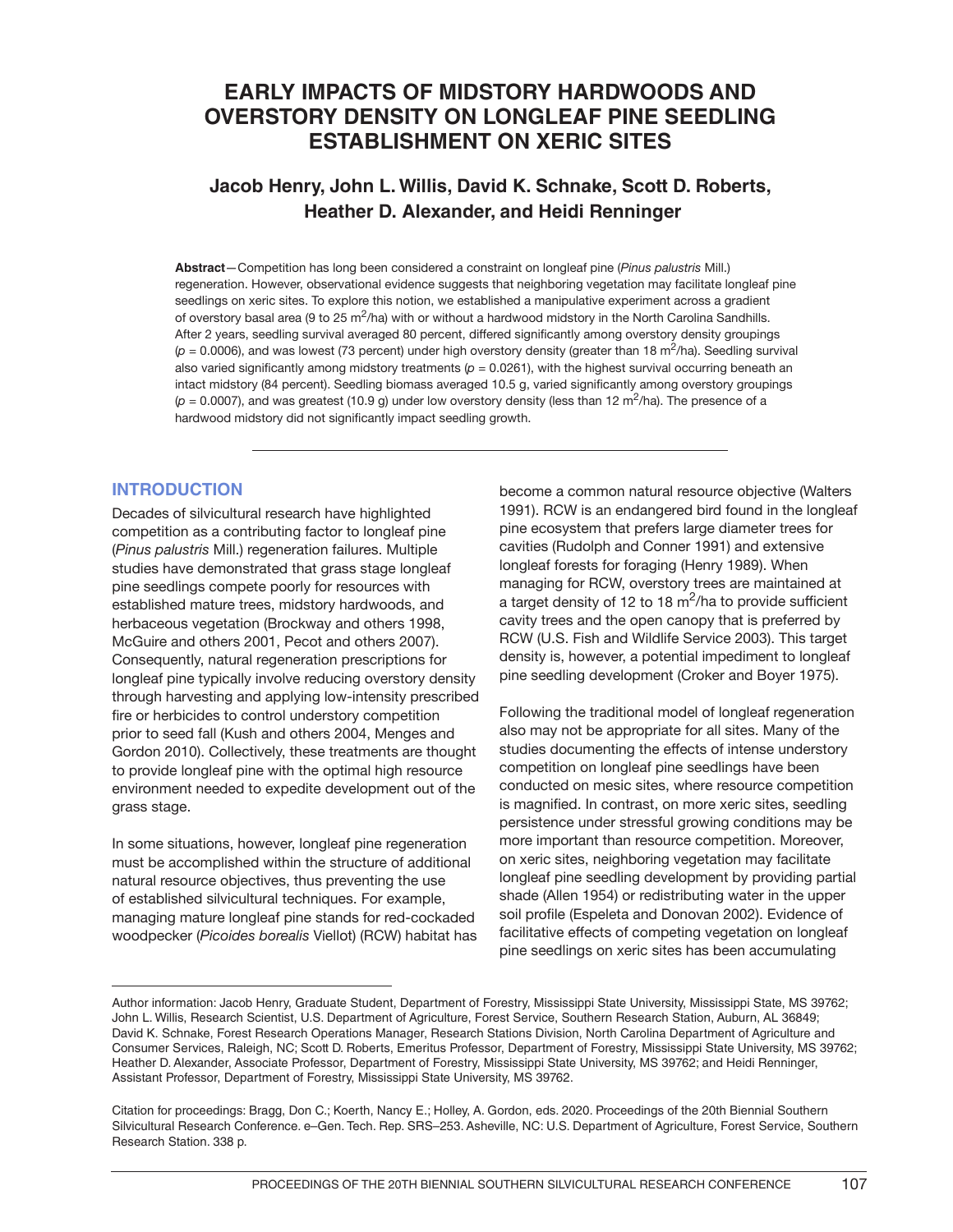(Hiers and others 2014, Loudermilk and others 2016, Wahlenberg 1946), potentially bringing into the question our understanding of stand dynamics on xeric sites. However, little information exists detailing whether understory facilitation interacts with overstory density, or the processes through which longleaf pine seedlings are being facilitated.

To explore these questions, we established a standlevel manipulative experiment examining the growth and survival of planted seedlings across a gradient of overstory density in both the presence and absence of midstory hardwoods on a xeric site in the Sandhills Ecoregion. Specifically, we were interested in how the survival and growth of longleaf pine seedlings respond to (1) overstory density, (2) the presence of midstory hardwoods, and (3) the interaction of overstory density and midstory hardwoods. Clarifying the contributions of overstory density and midstory hardwoods to longleaf pine seedling performance will refine our understanding of competitive interactions on xeric sites and provide land managers with information to help improve regeneration prescriptions.

# **MATERIALS AND METHODS**

## **Site Description**

Our experiment was conducted in the Sandhills Ecoregion of North Carolina (35º 03' 34.6932" N, 79º 22' 22.0872" W) on the McCain Tract, managed by the Research Stations Division of the North Carolina Department of Agriculture and Consumer Services. Average monthly temperatures in Raeford, NC, (1981 to 2010) ranged from highs of 11.1 ºC (January) to 32.1 ºC (July) to lows of -1.7  $\rm{^{\circ}C}$  (January) to 20.6  $\rm{^{\circ}C}$  (July) (Arguez and others 2010). Average monthly rainfall (1981 to 2010) ranged from 77 mm (November) to 138 mm (July) (Arguez and others 2010), with an average annual total precipitation of 1182 mm. All experimental plots were established within mature longleaf pine stands growing on the Candor soil series (USDA NRCS 2019). The relevant characteristics of this series are that it has rapid permeability with no flooding frequency and is sandy throughout the entire soil profile while somewhat clayey and loamy at the deepest soil horizons (1.5 to 2.0 m). Longleaf pine was the dominant overstory species at the site, with basal areas ranging from 2 to 41 m<sup>2</sup>/ha. The midstory (6,228 stems/ha) was dominated by turkey oak (*Quercus laevis* Walter; 82.3 percent) with admixtures of blackgum (*Nysssa sylvatica* Marsh; 9.1 percent) and sassafras (*Sassafras albidum* (Nutt.) Nees; 6.6 percent). Across the site, hardwood heights ranged from 0.1 m to 6.7 m, with an average height of 1.2 m. The herbaceous layer was dominated by wiregrass (*Aristida stricta* Michx.). The site was primarily managed to maintain RCW habitat with a secondary objective being longleaf pine regeneration. To accomplish both objectives, the stand was treated with a dormant season

(December to February), low-intensity prescribed fire on a 3-year return interval.

## **Experimental Design**

The experiment was established as a randomized complete block design. In February 2016, 15 experimental blocks (0.10 ha) were established across a gradient of longleaf pine overstory density (2 to 41  $\mathrm{m}^2$ / ha). Nine plots (0.002 ha) were nested within each block. Overstory basal area was determined at the plot level with a 10-basal area factor prism, and plots were then placed into one of three groups of overstory density based on RCW management guidelines (Costa 1992): less than 12 m<sup>2</sup>/ha (low), 12 to 18 m<sup>2</sup>/ha (prime), and greater than 18  $m^2/ha$  (high). Each plot was planted with 16 containerized, 1-year-old longleaf pine seedlings spaced approximately 1 m apart. Midstory hardwoods were controlled by treating prior to planting (R0), treating after 1 year (R1), or left untreated (UN) for the entirety of the experiment (2 years, 2016 and 2017). Plot treatments consisted of cut stump treatment of midstory hardwoods following mechanical removal with brush saws in onethird of the plots with Brushtox Brush Killer herbicide (61.6 percent Triclopyr, Ragan and Massey, Inc., Gig Harbor, WA) mixed with methylated seed oil in a ratio of one part oil to nine parts herbicide each year in May with the goal of eliminating the hardwood midstory. For any hardwood sprouts that survived the cut stump treatment, the foliage was sprayed with the same herbicide the following summer. Plots with lowest oak densities were selected as (R0) in order to ensure adequate and less variable midstory hardwood stocking in the remaining plots. All other treatments were randomly assigned to remaining plots. To eliminate potential edge effects, each plot was separated by at least one buffer plot that received the same treatment as its nearest planted plot.

# **Sampling Design**

Seedling survival and growth were measured in October 2017 at the end of the second growing season. Seedling survival was recorded for every seedling and averaged at the plot level. Growth was assessed through aboveground dry biomass (g) obtained from a random subsample of four seedlings per plot. Seedlings sampled for biomass were cut at the ground-line, stored in sealed plastic bags in a cooler with ice packs, transported to Mississippi State University, dried in an oven for 48 hours at 70 ºC, and subsequently weighed.

# **Statistical Analysis**

Linear mixed models were utilized to explore the impacts of overstory basal area, midstory hardwood presence, the interaction between overstory density and midstory hardwoods, and block on longleaf seedling growth and survival. Overstory basal area and midstory treatments were considered fixed effects, while block was considered a random effect. The response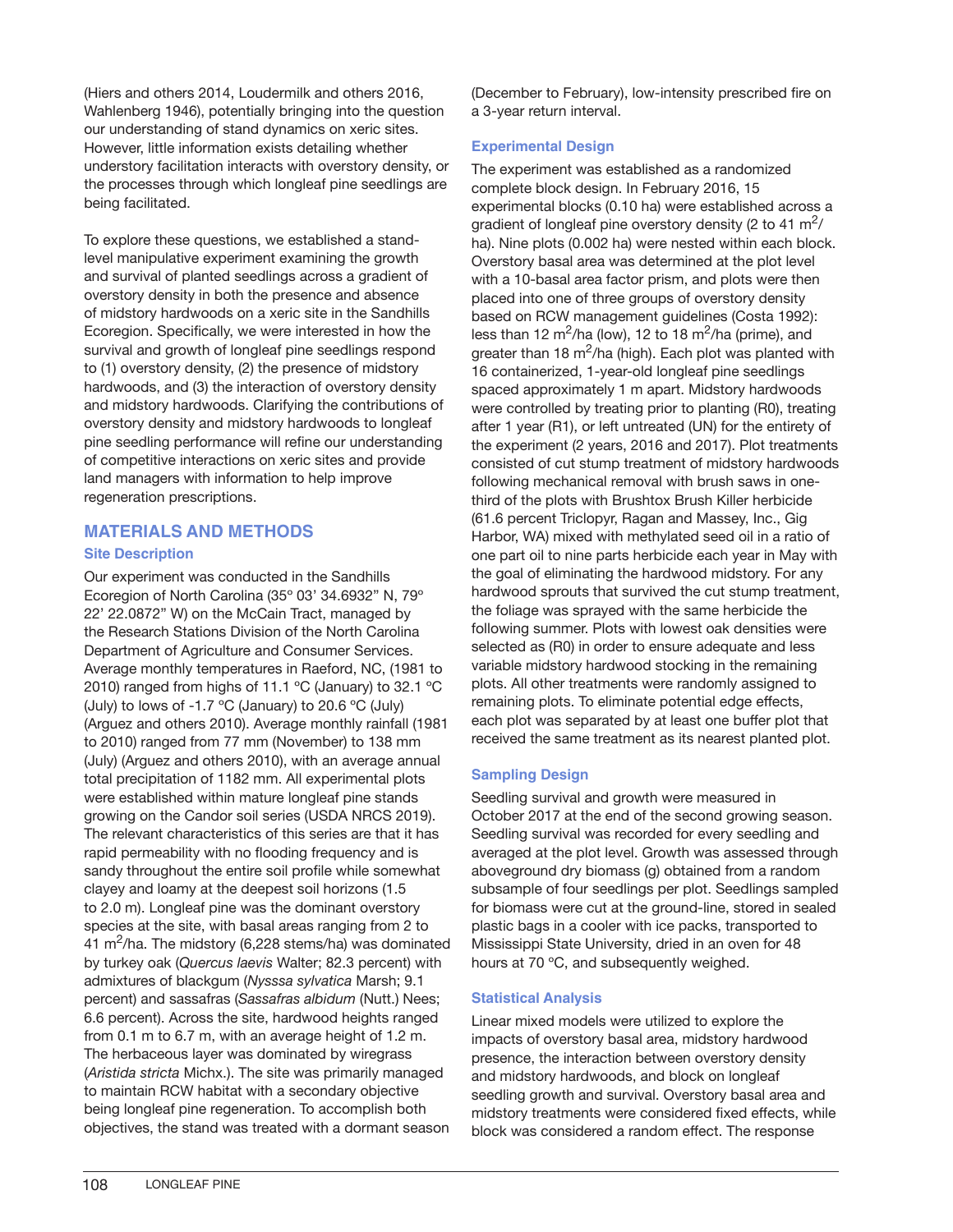variables of longleaf pine seedling survival and growth were averaged at the plot level  $(n = 135)$ . Mixed model selection was accomplished through backwards selection, where all effects were placed in the model, and subsequently removed when results of Type 3 tests were nonsignificant. Significant fixed effects were then further explored with Tukey-Kramer multiple comparison tests, to identify significant differences between midstory treatments or overstory groupings. Use of the variance components covariance structure was required for model convergence. All tests were evaluated at  $\alpha =$ 0.05 level. Residuals were evaluated for all models to ensure assumptions of normality, equal variance, and independence were not violated. All analyses were performed in SAS 9.4 (SAS Institute Inc., Cary, NC).

### **RESULTS**

#### **Seedling Survival**

Seedling survival was best explained by a model containing the fixed effects of midstory treatment and overstory groupings, and the random effect of block. Seedling survival differed significantly among overstory groupings ( $p = 0.0006$ ), with seedlings growing beneath a low density overstory (86  $\pm$  11 (SE) percent) having greater survival than those growing beneath high overstory density  $(73 \pm 16$  percent)  $(p = 0.0001)$ (fig. 1). Seedling survival in midstory treatments differed significantly  $(p = 0.0261)$ , with seedlings growing

having greater survival than seedlings whose hardwood midstory was removed after 1 year (R1) (76  $\pm$  17 percent)  $(p = 0.0280)$  (fig. 2). The interaction of midstory hardwoods and overstory groupings did not significantly impact seedling survival.

beneath an intact midstory (UN)  $(84 \pm 13 \text{ percent})$ 

### **Seedling Growth**

Seedling biomass was best explained by a model containing the fixed effect of overstory groupings, and the random effect of block. Seedling biomass in overstory groupings differed significantly  $(p = 0.0007)$ , with seedlings being significantly larger in the lowdensity grouping (10.9  $\pm$  1.2 g) compared to both prime density (10.3  $\pm$  1.0 g) and high density (10.0  $\pm$  0.7 g) (fig. 3). Seedling biomass did not vary among midstory treatments (fig. 4). Midstory treatments and their interaction with overstory groupings did not significantly impact seedling biomass, and were therefore not included in the model.

## **DISCUSSION**

100

80

Tree regeneration on xeric sites is a long-term process. Thus, the results of our 2-year study should be viewed only as a preliminary indicator of longleaf pine seedling performance under a variety of competitive positions. Future analyses featuring longer term data and more

B





AB

Figure 1—Average 2-year survival (percent) of planted longleaf pine seedlings among overstory groupings (less than 12 m<sup>2</sup>/ha (low), 12 to 18 m<sup>2</sup>/ha (prime), greater than 18 m<sup>2</sup>/ ha (high)). Error bars represent one standard error. Bars with differing letters denote a significant difference at the 0.05 level from Tukey-Kramer multiple comparison tests.



**TIN**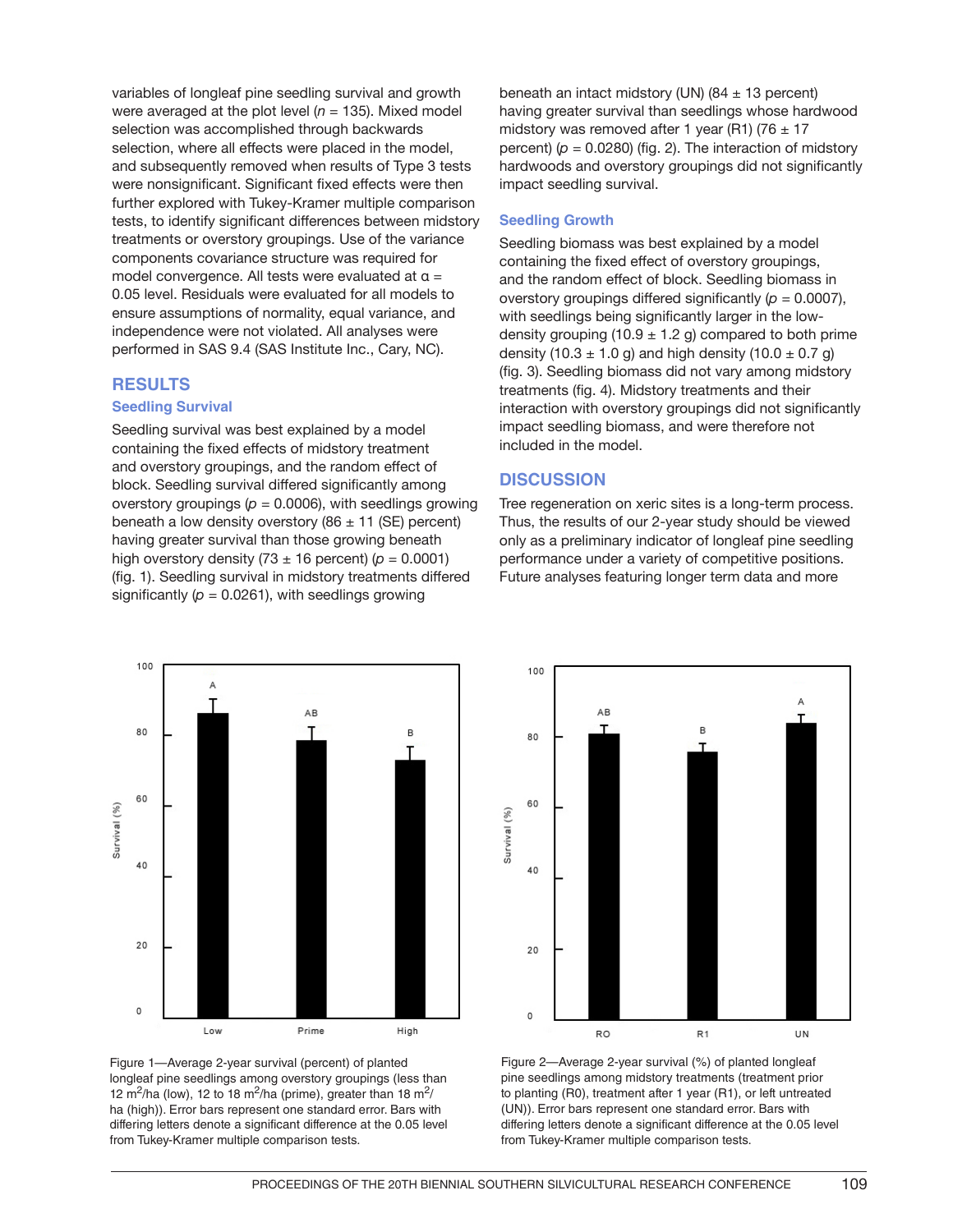

Figure 3—Average 2-year aboveground biomass (g) of longleaf pine seedlings among overstory groupings (less than 12 m<sup>2</sup>/ha (low), 12 to 18 m<sup>2</sup>/ha (prime), greater than 18 m<sup>2</sup>/ ha (high)). Error bars represent one standard error. Bars with differing letters denote a significant difference at the 0.05 level from Tukey-Kramer multiple comparison tests.

detailed physiological evidence will provide better indicators of the complex relationships introduced here.

## **Overstory Density**

Longleaf pine seedling survival exhibited an inverse relationship with overstory density, where survival decreased as overstory density increased. Interestingly, differences in survival were only detected between the low- and high-density groupings, indicating that managing overstory density within the prime RCW range did not have a strong negative influence on longleaf pine seedling survival after 2 years. This apparent competitive effect of high overstory density may have been caused by belowground competition (Brockway and others 1998), as even at the high overstory densities light availability averaged 1045  $\mu$ mol/m<sup>2</sup>/s, exceeding the favorable light threshold of 800-900  $\mu$ mol/m<sup>2</sup>/s (Jose and others 2003). Consistent with our findings, Grace and Platt (1995) demonstrated a similar negative relationship between overstory density and seedling survival. In contrast to our findings, a similar study conducted in southwestern Georgia, under xeric conditions, did not find a significant relationship between survival and overstory density after one growing season (Palik and others 1997). However, given the short measurement interval, it remains difficult to discern whether this finding reflected overstory facilitation or the short measurement duration.



Figure 4—Average 2-year aboveground biomass (g) of longleaf pine seedlings among midstory treatments (treatment prior to planting (R0), treatment after 1 year (R1), or left untreated (UN)). Error bars represent one standard error. There were no significant differences among treatments at the 0.05 level from Tukey-Kramer multiple comparison tests.

Aboveground seedling biomass exhibited the same relationship as survival, where growth decreased as overstory density increased. These results support the findings of other studies (Grace and Platt 1995, Palik and others 1997, Pecot and others 2007) reporting a negative relationship between overstory density and longleaf pine seedling growth. However, in contrast to our findings on seedling survival, managing overstory density within the prime RCW range significantly reduced seedling growth. Assessing the effect of the overstory on growth is likely a more sensitive early indicator of overstory influence, as longleaf pine seedlings have been shown to persist in the grass stage in low-resource environments for up to 15 years (Boyer 1990).

## **Midstory Treatments**

Understanding the role of midstory hardwoods on xeric sites is critical for future restoration efforts, as the current practice of burning or otherwise controlling hardwood midstory may be inadvertently contributing to longleaf regeneration failures. Our findings demonstrate that seedling survival was highest in the untreated plots. Moreover, seedling growth was not significantly impacted by the presence of a midstory. Collectively, these findings provide early evidence supporting the existence of midstory facilitation on xeric sites (Maestre and others 2009) and the findings of Wahlenberg (1946) and Loudermilk and others (2016). From a management perspective, this suggests prescribed burning to